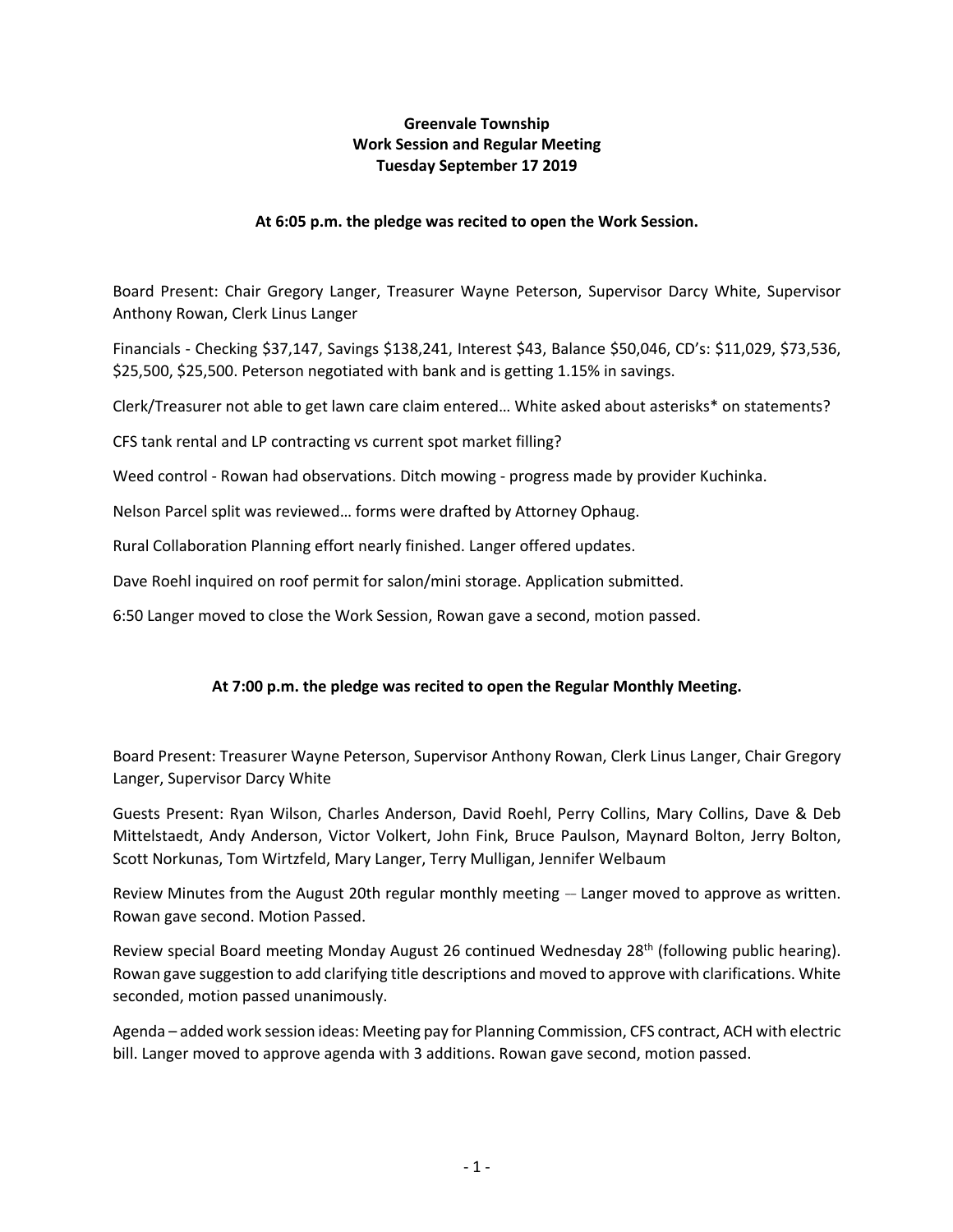Treasurer's Report – \$118,437, receipts \$21,799, disbursements \$116,776, ending balance \$23,459. Checking balance \$37,147. 4M Funds \$50,046, CDs \$11,029, \$73,536, \$25 to \$500, \$360,979 at our disposal… savings \$138,221. Rowan moved to approve, Langer made second, motion passed.

Clerk – permits, elections = 4 next year 2020, maybe training from county, maybe funds from state… FB comments made last meeting hereby redacted, as open to misinterpretation. FB is not official channel. Though did post on FB SEPTEMBER 17th official USA constitution day and citizenship day. Victor Volkert earned citizenship award, this meeting, and won "golden horseshoe."

Roads – Bolton – rain necessitated work reshaping washouts, lots of potholing, cautions some recent new blacktop driveways are elevated too high, some are 4" higher than road…

Monday morning drives and reviews regularly made by Road Superintendent Bolton and Supervisor Langer… route is divided up for efficiency… a helpful reminder right-of-way is 33 feet and needs cooperation… Langer asked Bolton and Rowan about County Road 23 project… Dakota County people mentioned website has regular updates. Bolton mentioned sections milled off and possible delays causing set back to timeline on County Road 86.

Rowan looking carefully at wild parsnips invasion and would like to spray more where appropriate. Spent about \$1,900 last year with positive results. Rowan estimates if we do spray again this fall, then we can do every other spring and skip fall applications.

Deputy Guest – Welcome – Jim O'Meara, midnight guy (was once welder of grain conveyors) has good Farmington roots and recently busy investigating a few rural burglaries… invited to picnic!

Rowan cont… board and county admired detailed map of weeds. Spraying at LY pricing would be done before the October meeting (hopefully) costing under \$3,000. White advised we need to stay on top of the noxious weed problems and anticipate both dangers and citizen concerns.

Other – Bolton mentioned brushing before winter… will meet with Dale Kuchinka to reclaim some of gravel on road. Grass clippings on road not good as grader drags clumps, which can become obstacle.

Frank Wergin (& Waterford Township) has a traffic counter available that needs to be operated safely. Rowan said required traffic count will help in determining design of bridge. White guarantees traffic is "way up" on bridge. Supervisor Rowan is working with world's best County Engineers… Thanks Tony!

Building Permits – no new structures, some window and roofing over-the-counter projects.

7:30 Nelson family subdivision request – documents studied were submitted by Attorney Ophaug's office for Thira Nelson and Glenn Nelson. Langer moved to approve request, Rowan gave second, motion passed. Chair and Clerk will provide signatures (on two originals) at Attorney's office.

Langer spoke on Comprehensive Plan… White noted we should use our own numbering system. White moved to approve Resolution 2019-3 for Dakota County Collaborative 2040 comprehensive plan update. Langer gave second, motion passed with all in favor.

7:35 Bruce Paulson, Chair of Planning Commission, comments – The August 26 public hearing had a continuation to the 28th. PC met after the hearing segment was closed. Continued on the 28<sup>th</sup> and after review passed a motion to approve the ordinance request. True thanks given for dedication, hard work and attention on tasks accomplished by PC members and Public Hearing attendees.